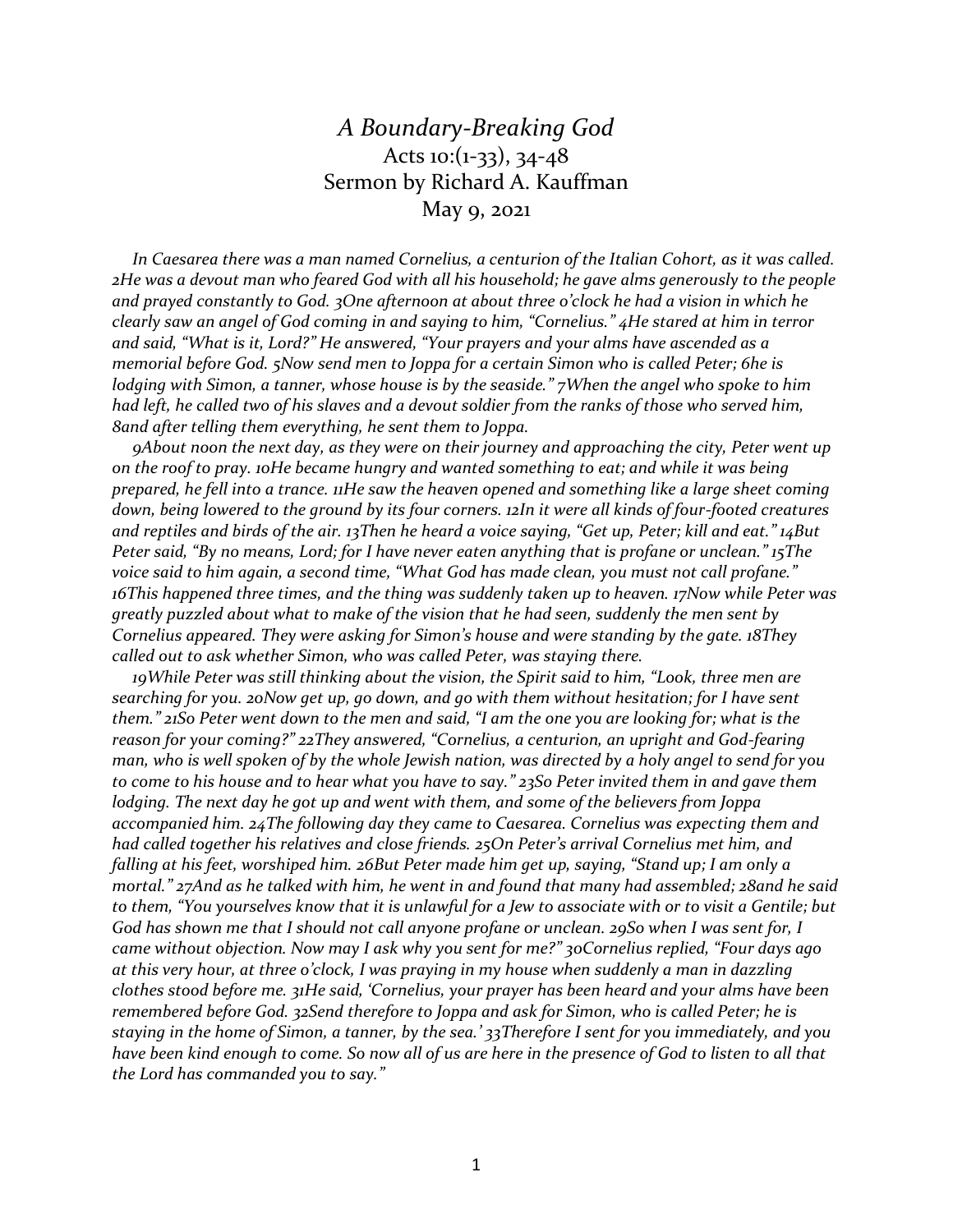*34Then Peter began to speak to them: "I truly understand that God shows no partiality, 35but in every nation anyone who fears him and does what is right is acceptable to him. 36You know the message he sent to the people of Israel, preaching peace by Jesus Christ—he is Lord of all. 37That message spread throughout Judea, beginning in Galilee after the baptism that John announced: 38how God anointed Jesus of Nazareth with the Holy Spirit and with power; how he went about doing good and healing all who were oppressed by the devil, for God was with him. 39We are witnesses to all that he did both in Judea and in Jerusalem. They put him to death by hanging him on a tree; 40but God raised him on the third day and allowed him to appear, 41not to all the people but to us who were chosen by God as witnesses, and who ate and drank with him after he rose from the dead. 42He commanded us to preach to the people and to testify that he is the one ordained by God as judge of the living and the dead. 43All the prophets testify about him that everyone who believes in him receives forgiveness of sins through his name."*

 *44While Peter was still speaking, the Holy Spirit fell upon all who heard the word. 45The circumcised believers who had come with Peter were astounded that the gift of the Holy Spirit had been poured out even on the Gentiles, 46for they heard them speaking in tongues and extolling God. Then Peter said, 47"Can anyone withhold the water for baptizing these people who have received the Holy Spirit just as we have?" 48So he ordered them to be baptized in the name of Jesus Christ. Then they invited him to stay for several days.*

"What is patriotism but the love of the food you ate as a child?" so asked a  $20^{\text{th}}$ -century Chinese philosopher named Lin Yutang. If patriotism is love of the foods I ate as a child, then I'm very patriotic: shoo-fly pie, chocolate shakes, meatloaf, graham cracker pudding, egg and olive salad, chocolate chip cookies, potato or macaroni salad, corn on the cob, corn fritters, my grandmother's vanilla pie, fried eggplant, etc. There are a lot of sweets in this list, and other unhealthy foods. No wonder I developed cardiac disease before I was 50 years old.

**By their foods you shall know them**! I had an out-of-town friend ask me where the ethnic restaurants are in Goshen. I named my favorite Mexican restaurant. I suggested the Indian restaurant downtown, the Japanese restaurant across from Everence, the Vietnamese restaurant on College Avenue. I forgot the Chinese restaurant in Linway Plaza. Fifty years ago an ethnic restaurant in the Goshen area would have meant Amish or Mennonite food, which is the same. No longer. That's progress.

The Jews were known not just by what they ate, but how it was prepared. It had to be kosher. But they were known also for the foods that were forbidden by Jewish law: pork, shell fish, e.g. And this is what Peter was wrestling with in the story which leads up to the text I just read. Simon Peter, while visiting a friend also named Simon, fell into a hunger-induced trance. He must have been very, very hungry! In this trance he saw a sheet come down out of heaven. The sheet contained some critters and creatures, including, apparently, some of the foods Peter was forbidden to eat as a devout Jew. Peter heard a voice say to him: "Get up and kill these creatures, and eat them." But Peter said in his trance: "By no means, Lord, for I have never eaten anything that is profane or unclean." This happened three times.

Meanwhile, in another town a Gentile man named Cornelius had a vision. Cornelius was a centurion; that is, he was the commander of a regiment of Roman soldiers. But he was also known as a God-fearer: he prayed frequently; and he gave alms to the needy. He may have even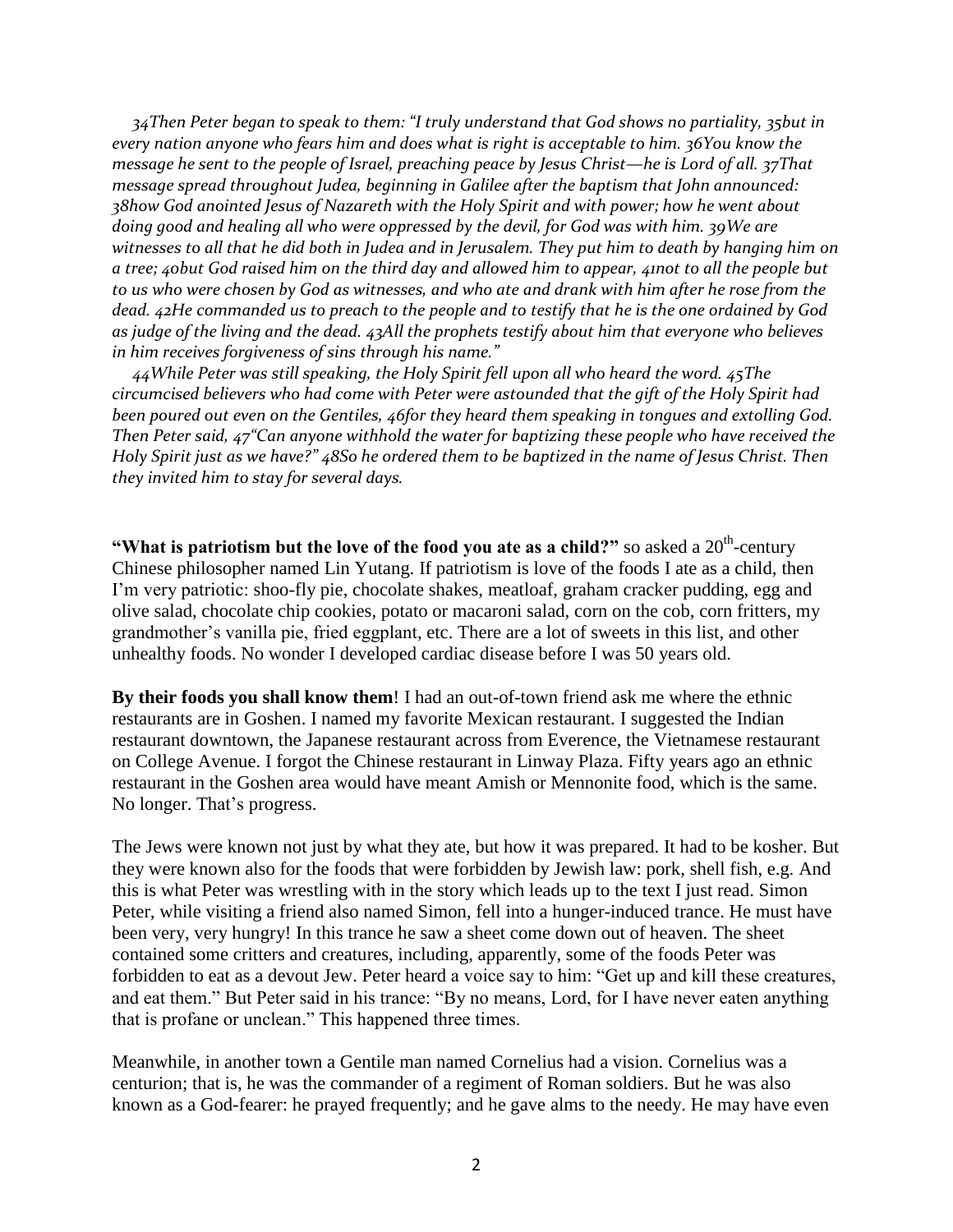been an uncircumcised Jewish proselyte. God recognized Cornelius's piety and in this vision told him to send some of his people to beckon Peter to come to his house.

A Cliff-Notes version of the rest of this story would go something like this: Cornelius's emissaries beckoned Peter to come to his house. And after a bit of waffling, Peter went to Cornelius's house, told Cornelius's family about Jesus and the gospel of peace. Peter ended up baptizing Cornelius' whole household. This was the beginning of the gospel being shared with Gentiles, the start of the gospel being spread to the uttermost parts of the world.

Now there are a few things I want to call attention to from this story and text:

**Hospitality:** When Cornelius's emissaries showed up at the door where Peter was staying, they were invited in and they spent the night there. Here were Jews offering hospitality to Gentiles. But then when Peter arrived at Cornelius's house, he was invited to stay there as well. This was a case of a Gentile offering hospitality to a Jew. Peter was a little skittish about it at first. Peter said to Cornelius and kin: **"You yourselves know that it is unlawful for a Jew to associate with or to visit a Gentile; but God has shown me that I should not call anyone profane or unclean."** That vision was getting to Peter. He was having to change his mind about the people with whom he could associate.

A number of years ago I gave a lecture on the theme of hospitality in the Bible. I argued that hospitality was a thread that ran completely through the Bible, Old and New Testaments. While we were at enmity with God, God welcomed us into God's family. We, in turn, are to welcome others, for by so doing we may be entertaining angels unawares. In the grand finale, God comes down and makes abode with us humans.

But since then the thought has occurred to me: what would a biblical lecture looked like that didn't focus on *offering* hospitality as a host but instead would be about *graciously accepting* hospitality as a guest?

In 2008 I was on an MCC learning tour to Iran. (Rebecca and Paul Shetler-Fast were on that trip, but then they were just two engaged love birds.) We spent parts of two days in orientation in the K-W area of Ontario beforehand: meeting some Shia Muslims from Iran, learning what to expect, etc. It was a strange culture to us; gender roles were especially tricky. The orientation was really about being good and gracious guests while traveling in Iran.

When we serve as hosts in our houses, we are in charge. Guests must adapt to our ways of doing things, eat our foods. But when we're guests in someone else's house we give up control. Which is the greater challenge: offering hospitality? Or accepting hospitality on someone else's terms? In both cases, we need the grace of receiving the "other."

**Status of non-Christians:** In Christian circles the question comes up from time to time: but what about those who haven't heard the gospel, or haven't chosen to follow Jesus as Lord and Savior? When that question comes up I sometimes point to this verse in Acts 10: **"I truly understand that God shows no partiality, but in every nation anyone who fears him and does what is right is acceptable to him."**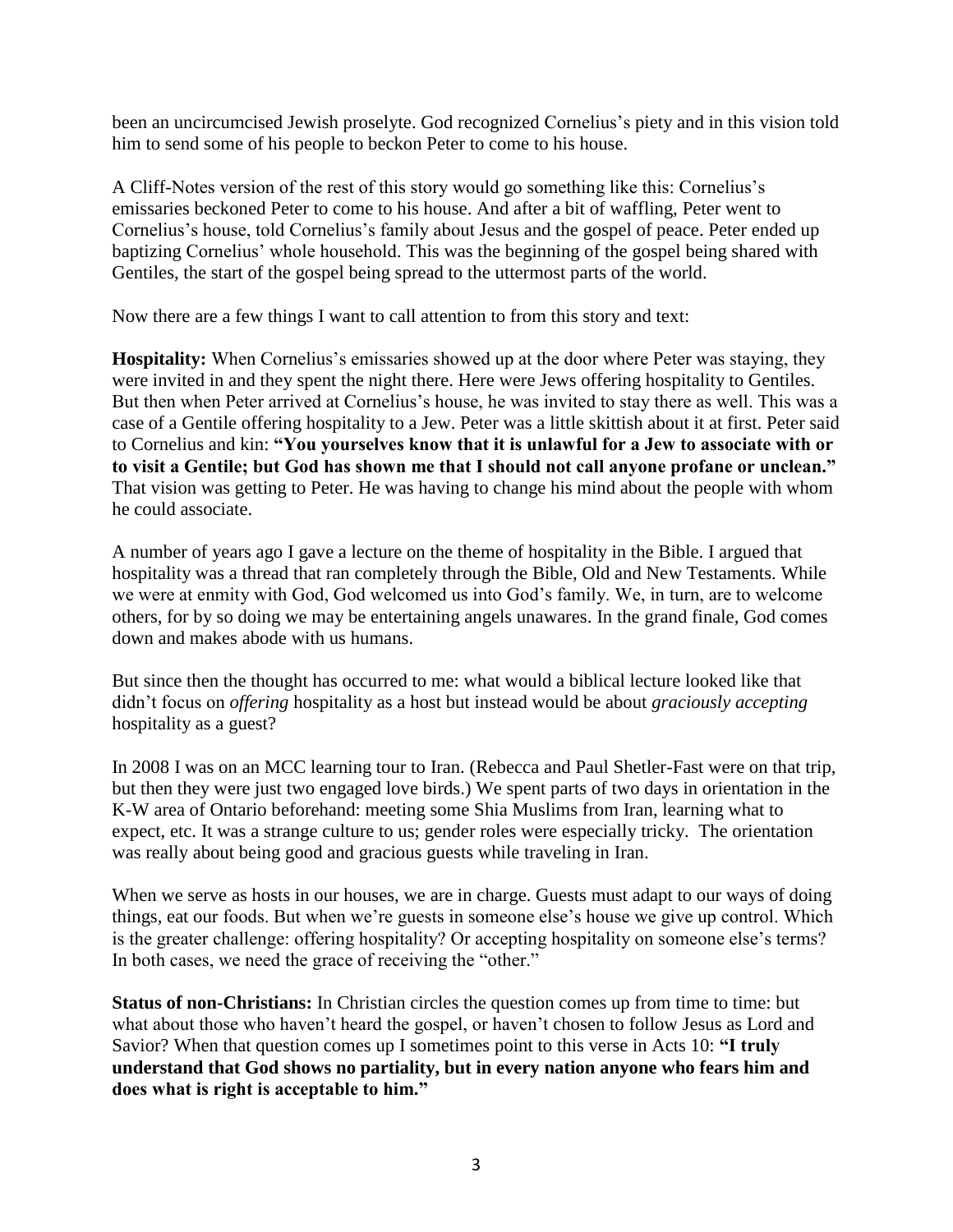Peter's words here are consistent with another biblical theme: the universality of God's love and grace and the particularity of God's revelation. God loves all peoples and wishes all people to be saved. But God's revelation came through a particular people—the people of Israel—and a particular person—Jesus, God's Son. This is why those who have been given the good news of Jesus' forgiveness and liberation from sin must be a missionary people: sharing that good news in word and deed with others. But we do this respectfully with people who have not heard or accepted this good news.

Back to that tour in Iran: one day a few of us had one of many frequent conversations with some Shia Muslims in the street, in this case several women. One of Muslim women said to us with a great sense of urgency: "I am a Muslim. That's who I am. You don't respect me unless you respect my religion." Touche! Indeed, we owe "respect for anyone who fears God and does what is acceptable to him."

**God's impartiality (v. 34) leads God to break down boundaries and cross borders.**  Boundaries are tricky things. In some games we talk about the ball or players going out of bounds. Baseball, basketball, football, soccer would all be very different games without boundaries. Boundaries constrain and restrict the players to good effect.

Some boundaries in human relationships are needed. We all know cases where boundaries transgressed led to broken relationships and destroyed communities. This kind of boundarybreaking is often the result of the abuse and misuse of personal power in some way.

But boundaries can also lead to divisiveness, mistrust, hate, war. Just look at the boundaries between different ethnic groups in Yemen. The conflict there is tragic enough, but it has led to a humanitarian crisis and a horrific famine, starvation and death. It is these kinds of human-made boundaries that God wishes to break down. **I once heard a wise leader say that the church is a body without borders.**

Speaking of potential and sometimes real boundaries, I want to read you some surnames and have you ask yourself: which ones of these names are "Mennonite names"? Adcock, Aguirre, Albrecht, Alvarez, Baker, Baker, Barahona, Bauman, Beitler, Bergey, Berry, Birky, Bixler, Bohn, Buckwalter, Buller and Byler. I suspect you've detected what I've done: these are the surnames in the A-B section of the Berkey Avenue directory. I hope you agree that these are all Mennonite names!

A few years ago I was at a large academic conference in San Diego. Standing in the middle of a boulevard waiting to get across the last lanes of traffic, I heard some young men behind me talking. The one was explaining to the other two what the "Mennonite game" is. So I asked him: "You're a Mennonite?" We introduced ourselves to each other and immediately began making connections with people we knew in common. It's the most natural of human things to do when we meet strangers. You know what his surname is? Johnson. I didn't say to him, "That doesn't sound like a Mennonite name to me!" When he told me the story of how he became a Mennonite, it seemed very much like a Mennonite name to me. Anyway, when we were done